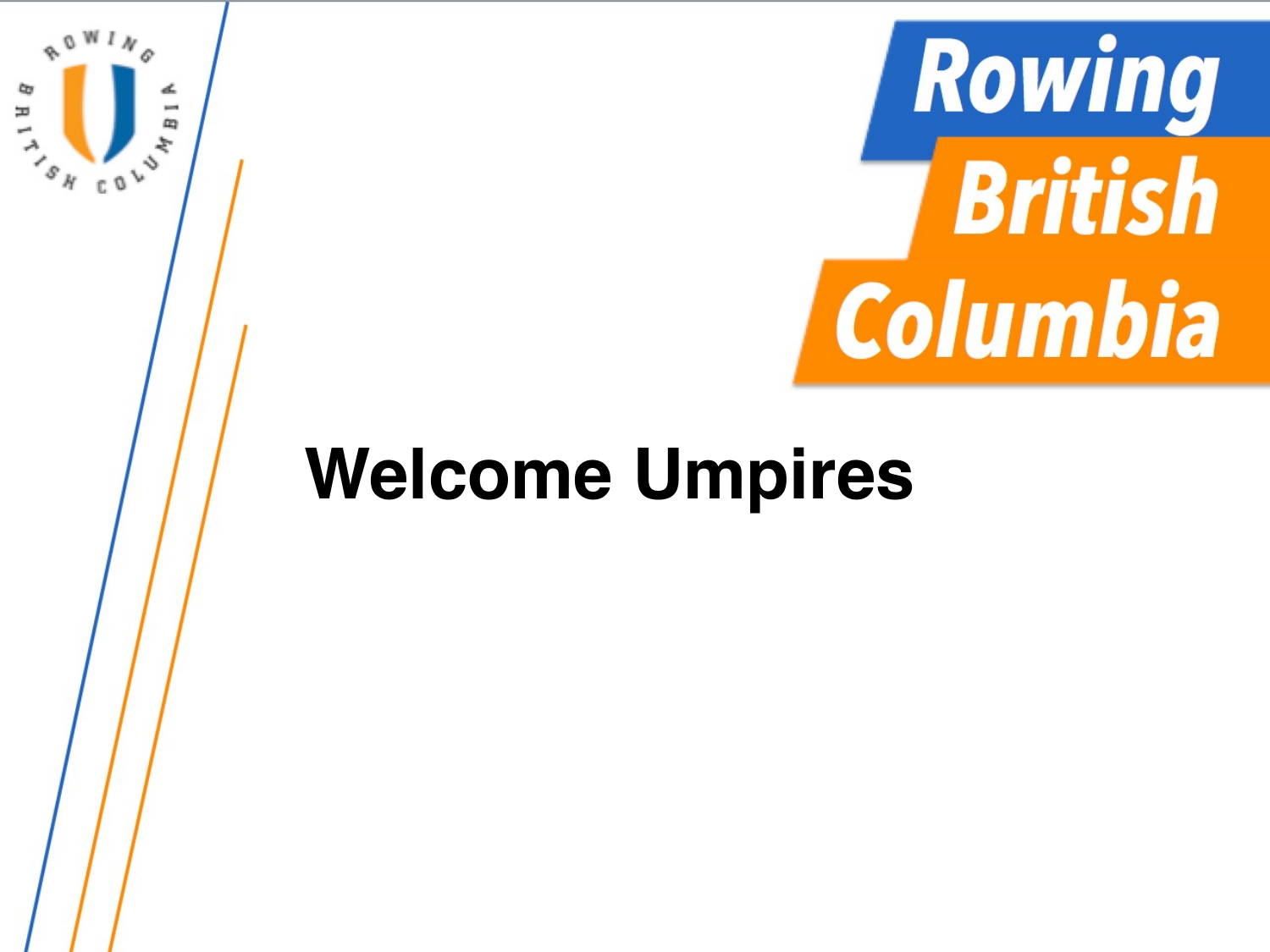### General Orientation

# **Organizational Chart**

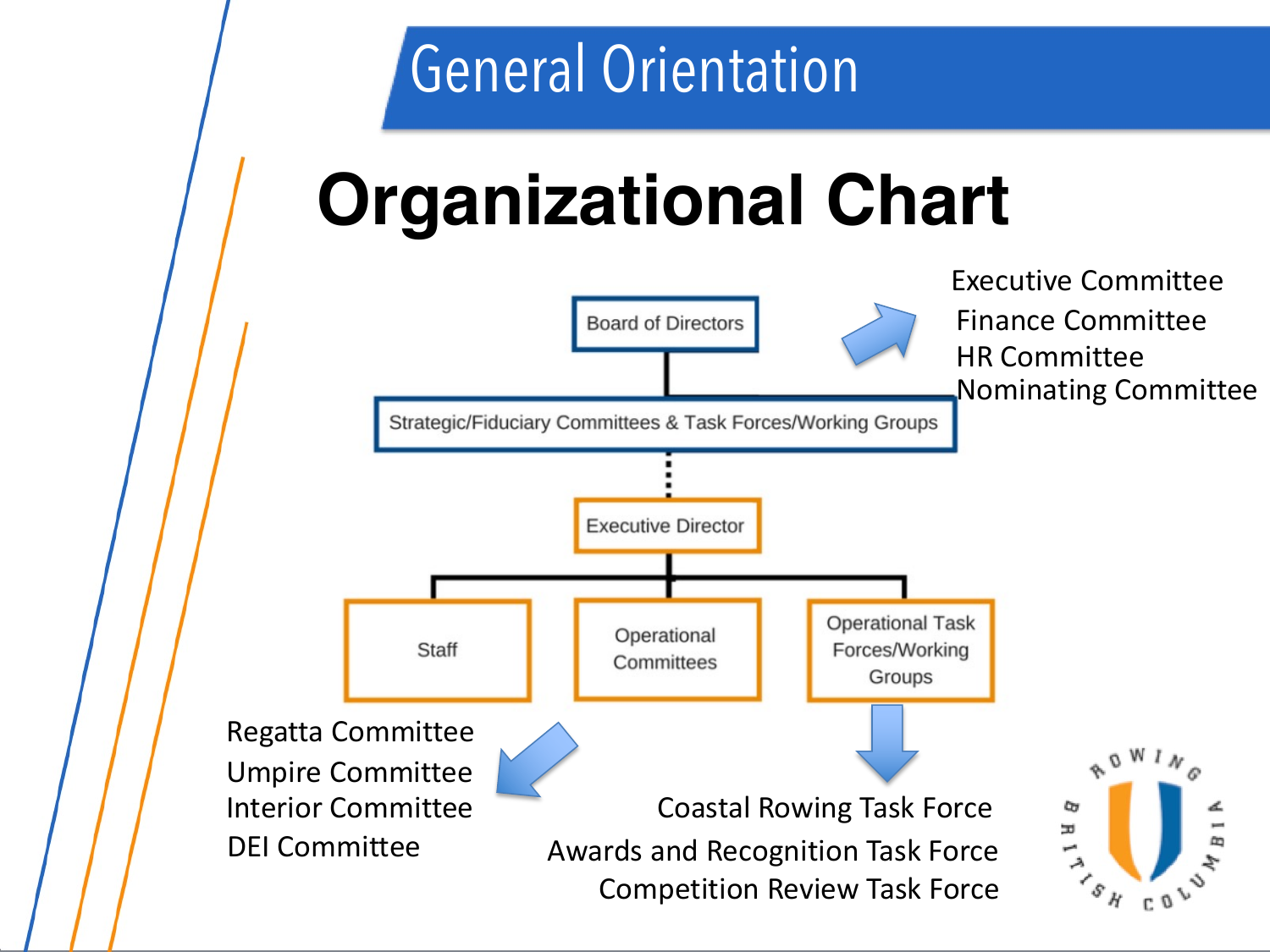### General Orientation

## **Board of Directors**

#### **Executive Committee**

- President: Stacy Mitchell (Salt Spring Rowing Club)
- Vice President: Scott Parfitt (Victoria City Rowing Club)
- Treasurer: Derek Page (Vancouver College)
- Secretary: Ingrid Braul (University of British Columbia)

#### Past President

– Susan Wilkinson (UBC and Burnaby Lake Rowing Club)

#### • Directors-At-Large

- Kris Davis (South Fraser Rowing Association)
- Ric Tull (Maple Bay Rowing Club)
- Leslie Manders (Kelowna Rowing Club)
- Steve Van Knotsenburg (Rowing Canada Aviron)
- Meghan Montgomery (Shawnigan Lake School)
- York Langerfeld (Victoria City Rowing Club)

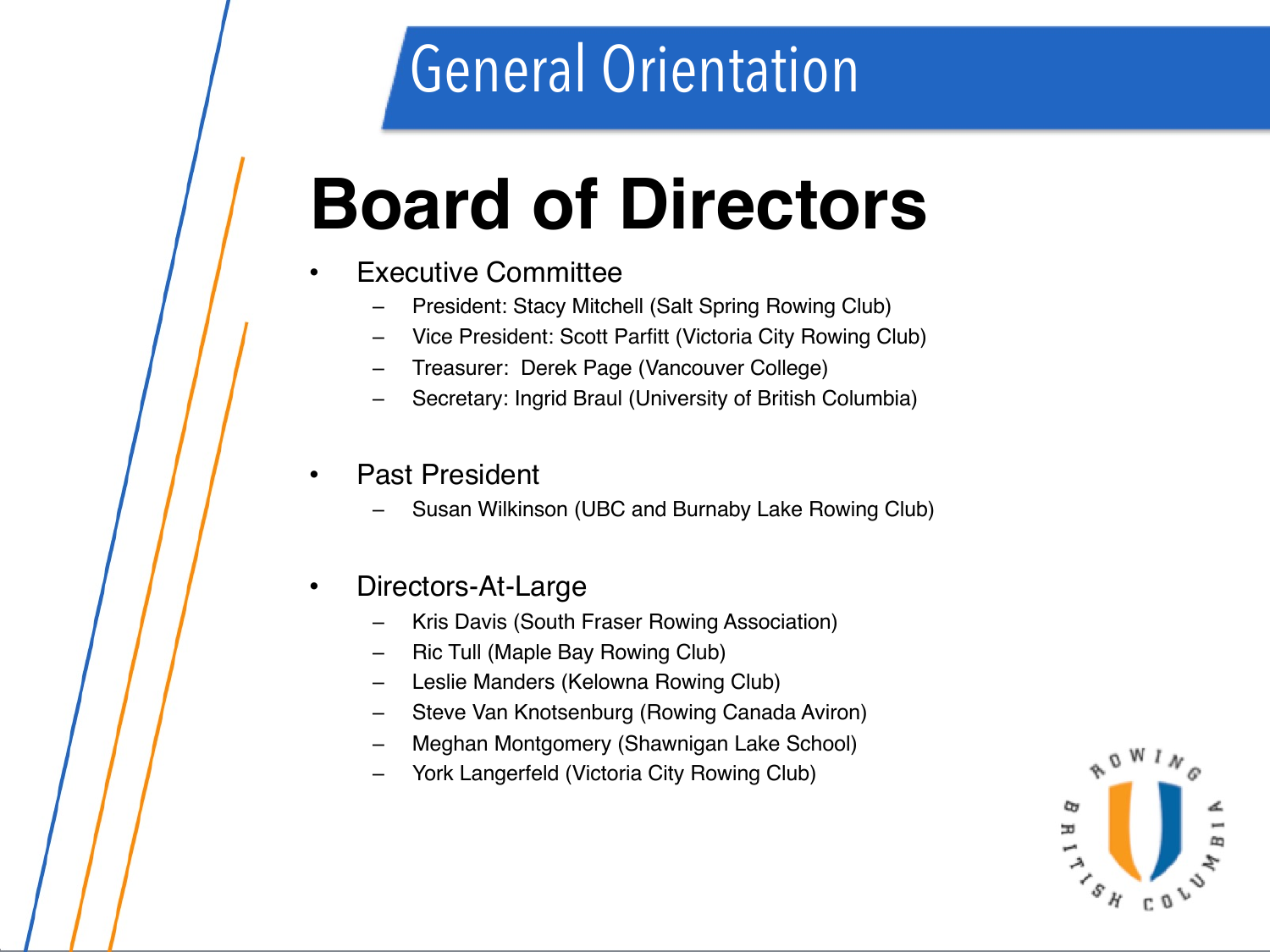## General Orientation

# **Reporting to the E.D.**

#### **Staff**

- Rob Richards, Provincial Head Coach, (2015)
- Sonja Lonne, Manager of Member Services (2016)
- Lisa Tschannen, Manager of Education, Innovation and Inclusion (2021)
- Jolene McIntosh (contractor), Bookkeeper (2021)

#### • Operational Committees

- Umpire Committee
- Regatta Committee
- Interior Committee
- DEI Committee

#### • Operational Task Forces

- Coastal Rowing Task Force
- Awards and Recognition Task Force
- Competition Review Task Force

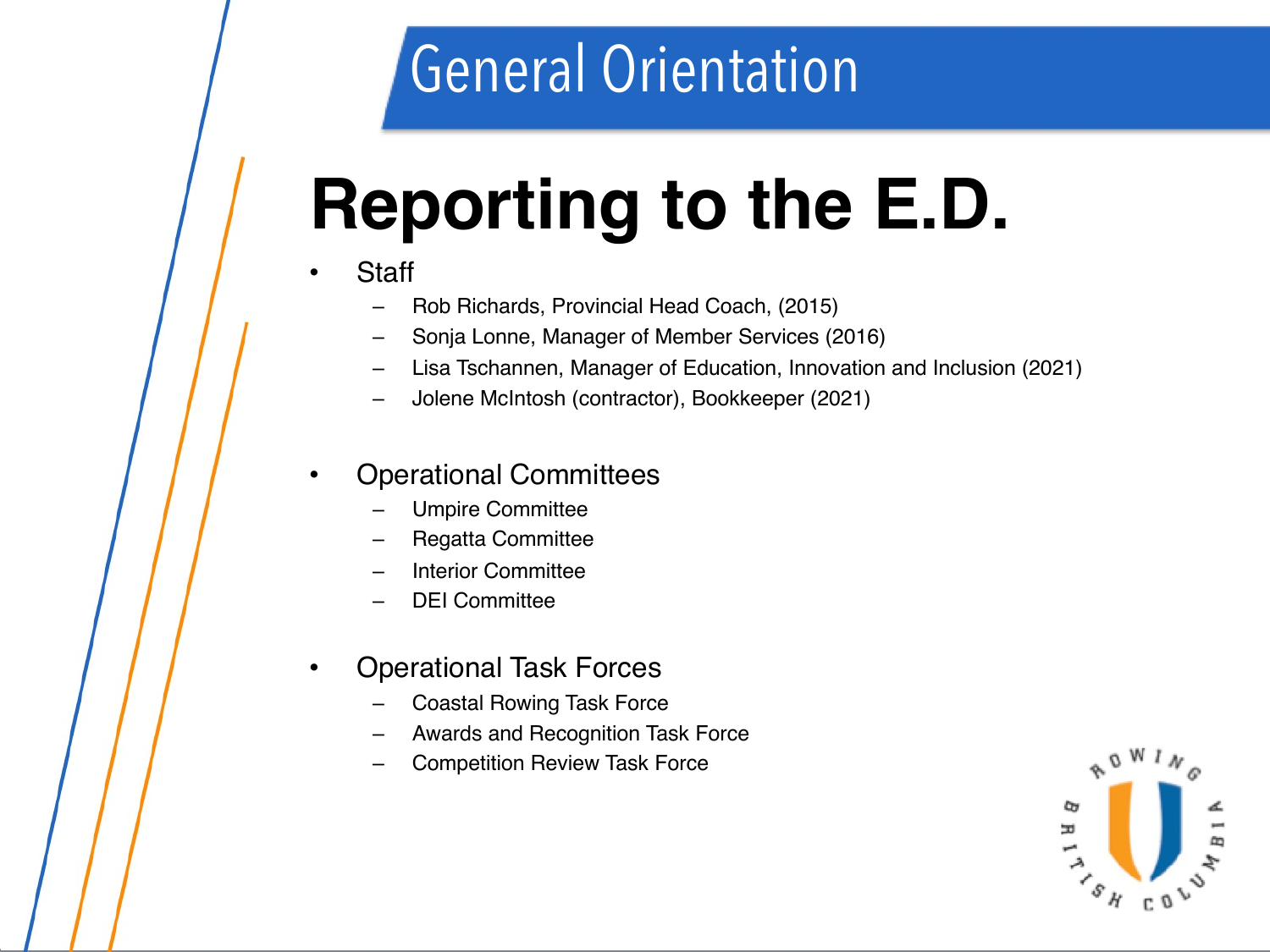# **Strategic Committees**

#### **Executive Committee**

- President: Stacy Mitchell
- Vice President: Scott Parfitt
- Treasurer: Derek Page
- Secretary: Ingrid Braul

#### **Nominating Committee**

- By-Law 7.5 of the Rowing BC Constitution
- BOD appointed committee, not less than 60 days prior to AGM
- 2 individuals, at least one of which is a board member
- 2021 Nominating Committee:
	- David Dunnison (chair)
	- Ric Tull
	- Steve Van Knotsenburg

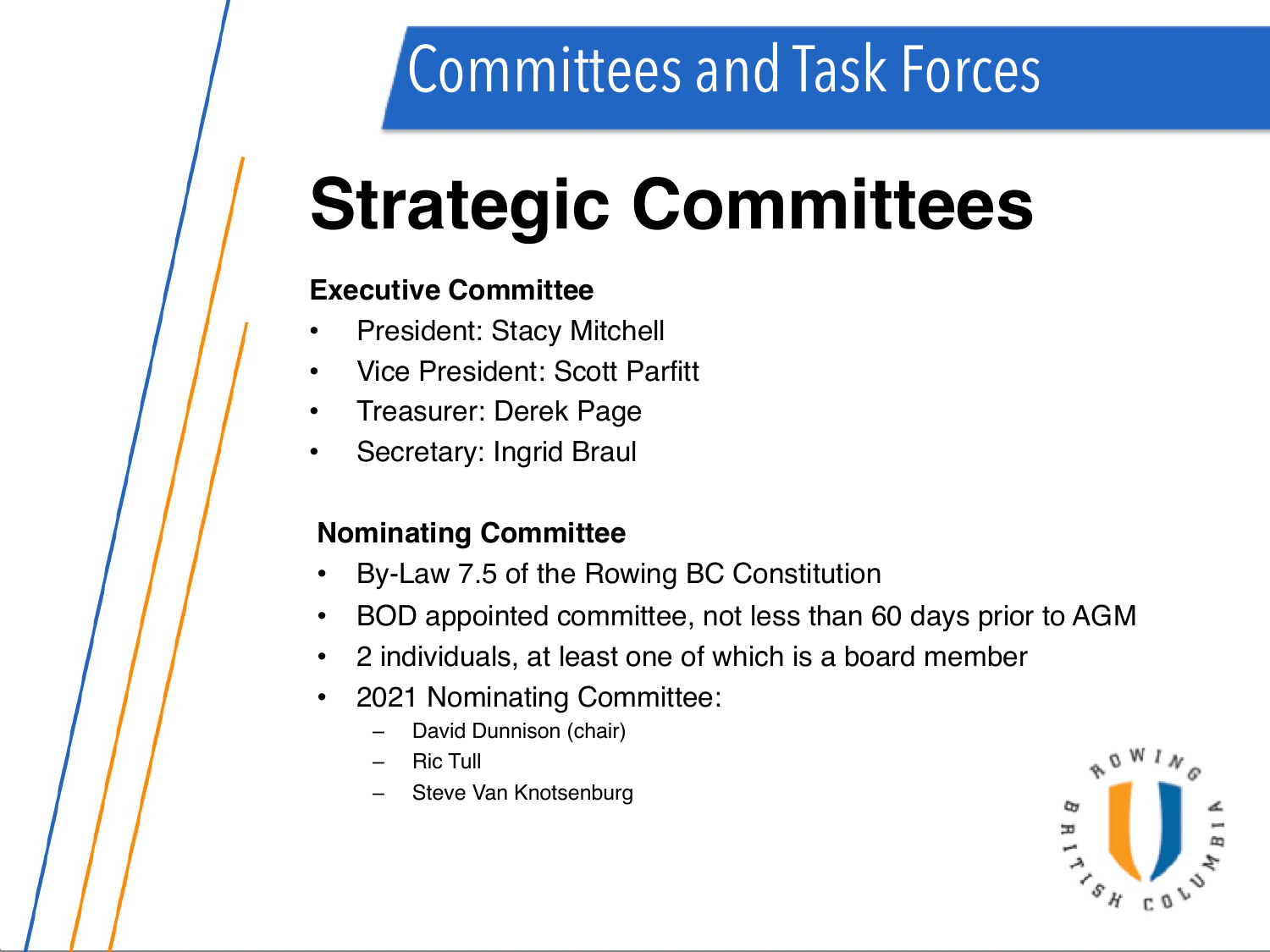# **Strategic Committees**

### **Human Resources Committee**

Committee Members:

- Scott Parfitt (Chair)
- Stacy Mitchell (President)
- Susan Wilkinson (Past President)
- York Langerfeld (Director)
- Ruth Bailie (Community Resource)

### **Finance Committee**

Committee Members

- Derek Page (Chair and Treasurer)
- Stacy Mitchell (President)
- Scott Parfitt (Vice President)
- Brendan le Nobel (Community Resource)

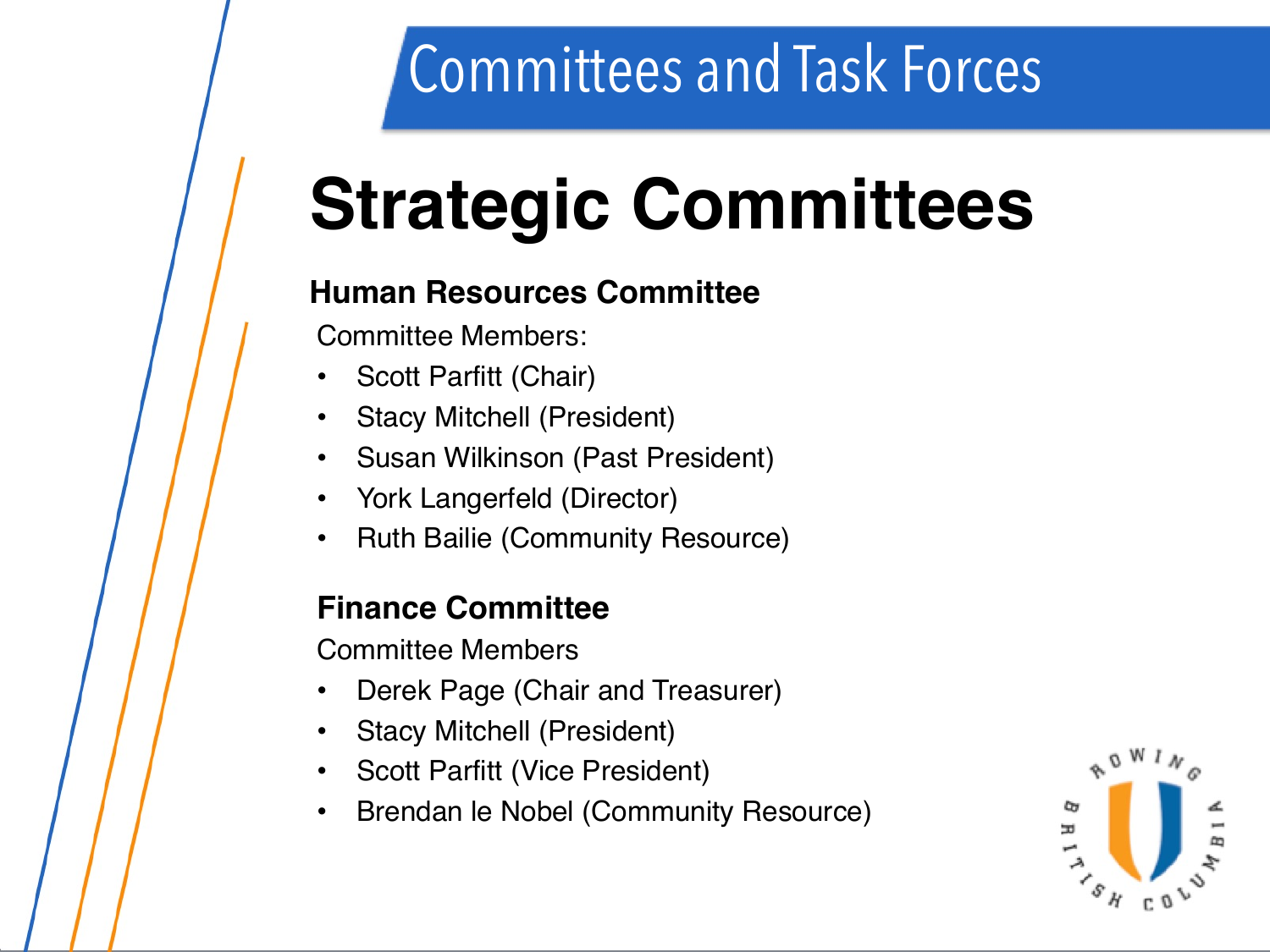# **Operational Committees**

### **Umpire Committee**

- Gordon Sund (Chair) end of two-year term
- Tim Henderson end of two-year term
- Laurel Glanfield end of two-year term
- Sheree Moffitt entering second year of her term
- Ge-An Rijniersce entering second year of her term
- Glenn Robb entering second year of his term

### **Regatta Committee**

- Aalbert Van Schothorst (Chair)
- Stacy Mitchell (President)
- Lauren Wilkinson
- Ge-An Rijniersce
- Simon Litherland
- Rick McDougall

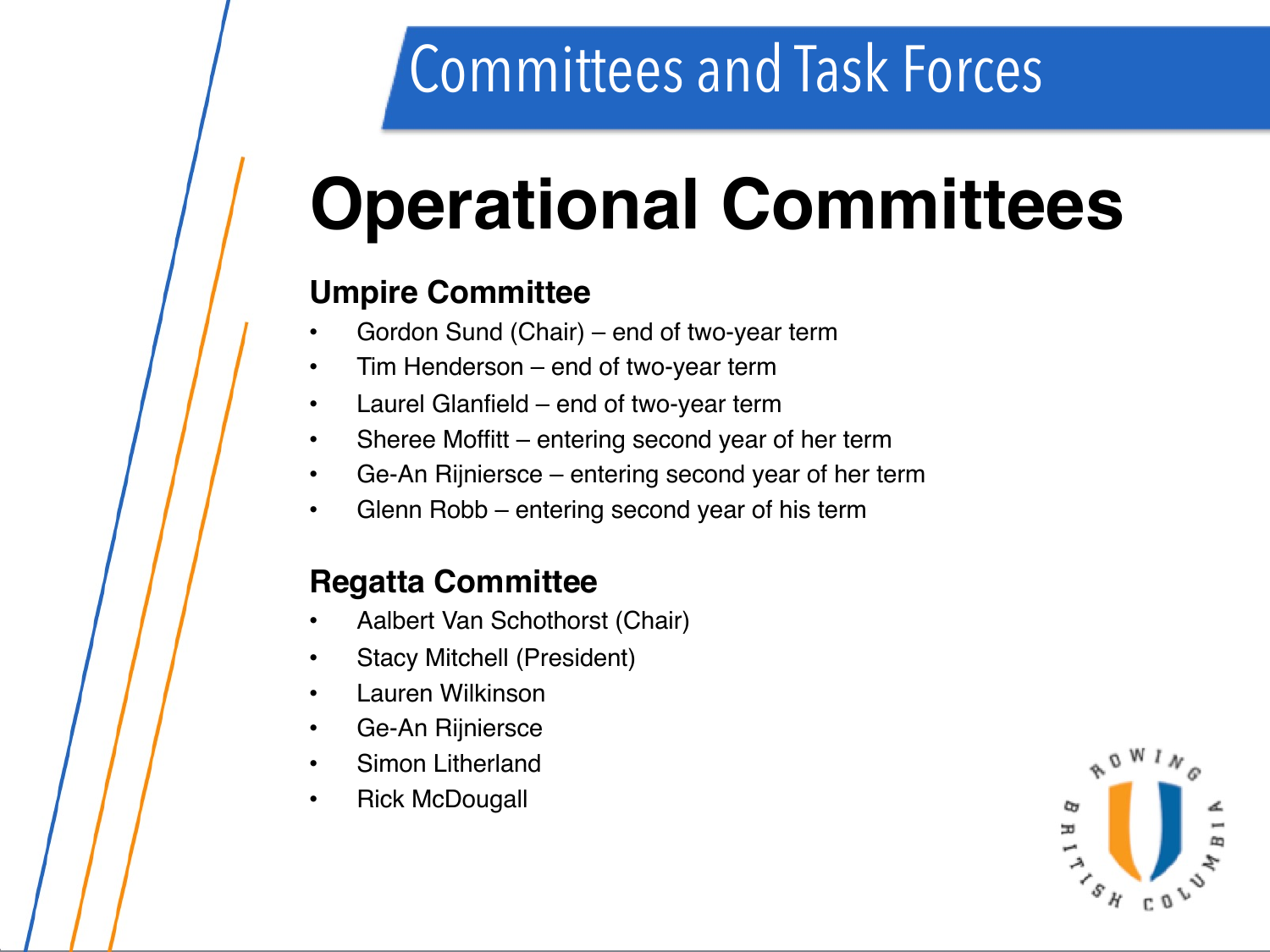## **Operational Committees**

### **Regatta Committee**

- Aalbert Van Schothorst (Chair)
- Stacy Mitchell (President)
- Lauren Wilkinson
- Ge-An Rijniersce
- Simon Litherland
- Rick McDougall

### **DEI Committee**

- Leslie Manders (Director)
- Stacy Mitchell (President)
- Meghan Montgomery (Director)
- Kris Davis (Director)
- Kiana Bonamin
- James Kwinecki
- Roberta Rodgers

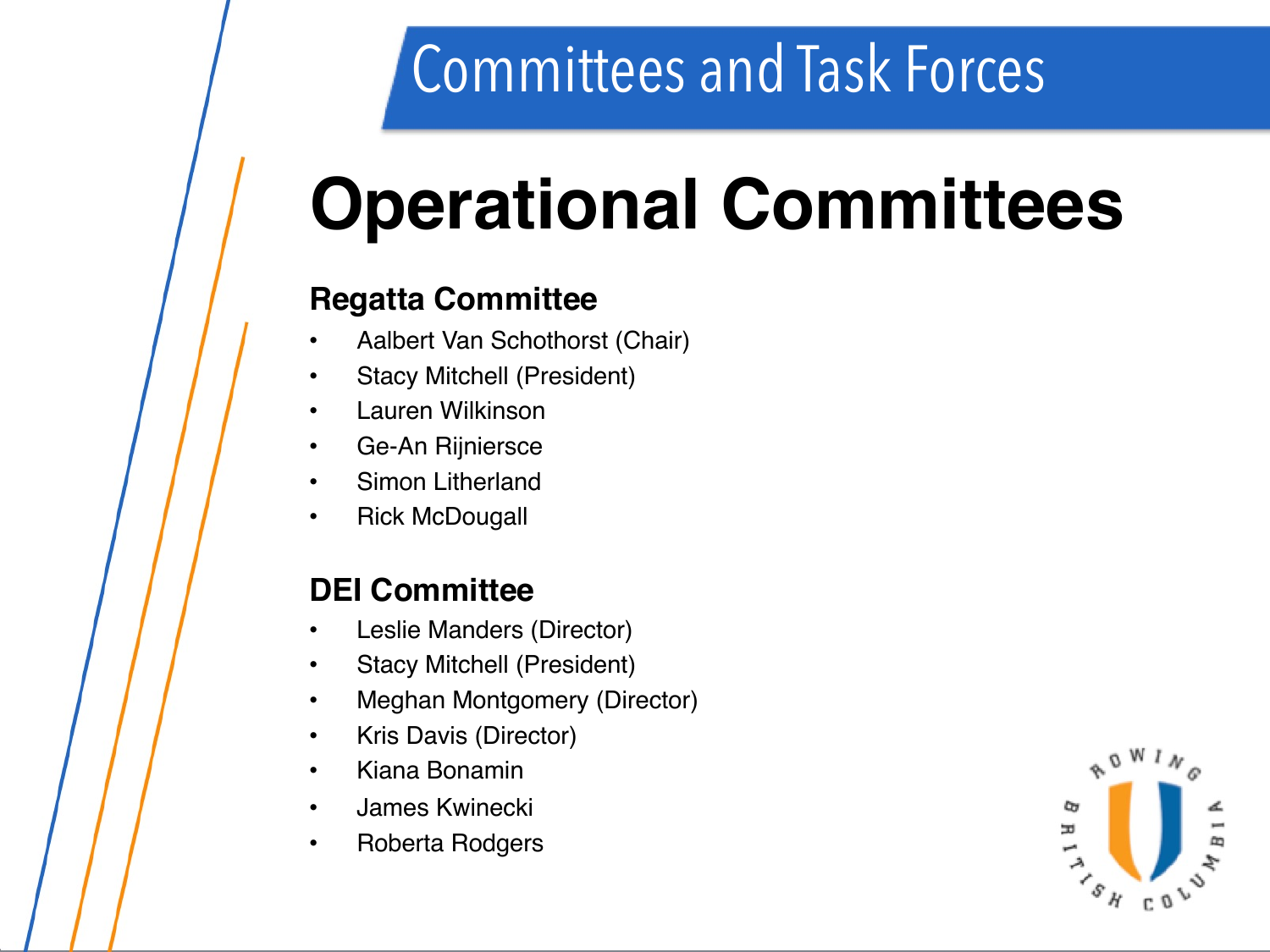## **Operational Task Forces**

#### **Competition Review Task Force**

- Final report on-line from October 2020
- Informed the new regatta calendar

#### **Awards and Recognition Task Force**

- Challenging task force to operationalize
- Looking at putting the role on a staff member's plate

### **Coastal Rowing Task Force**

- Stacy Mitchell (President)
- York Langerfeld (Director)
- **Marla Weston**
- Dom Preney
- Janice Mason
- Annette O'Shea
- Katie Steenman
- Craig Rutherford

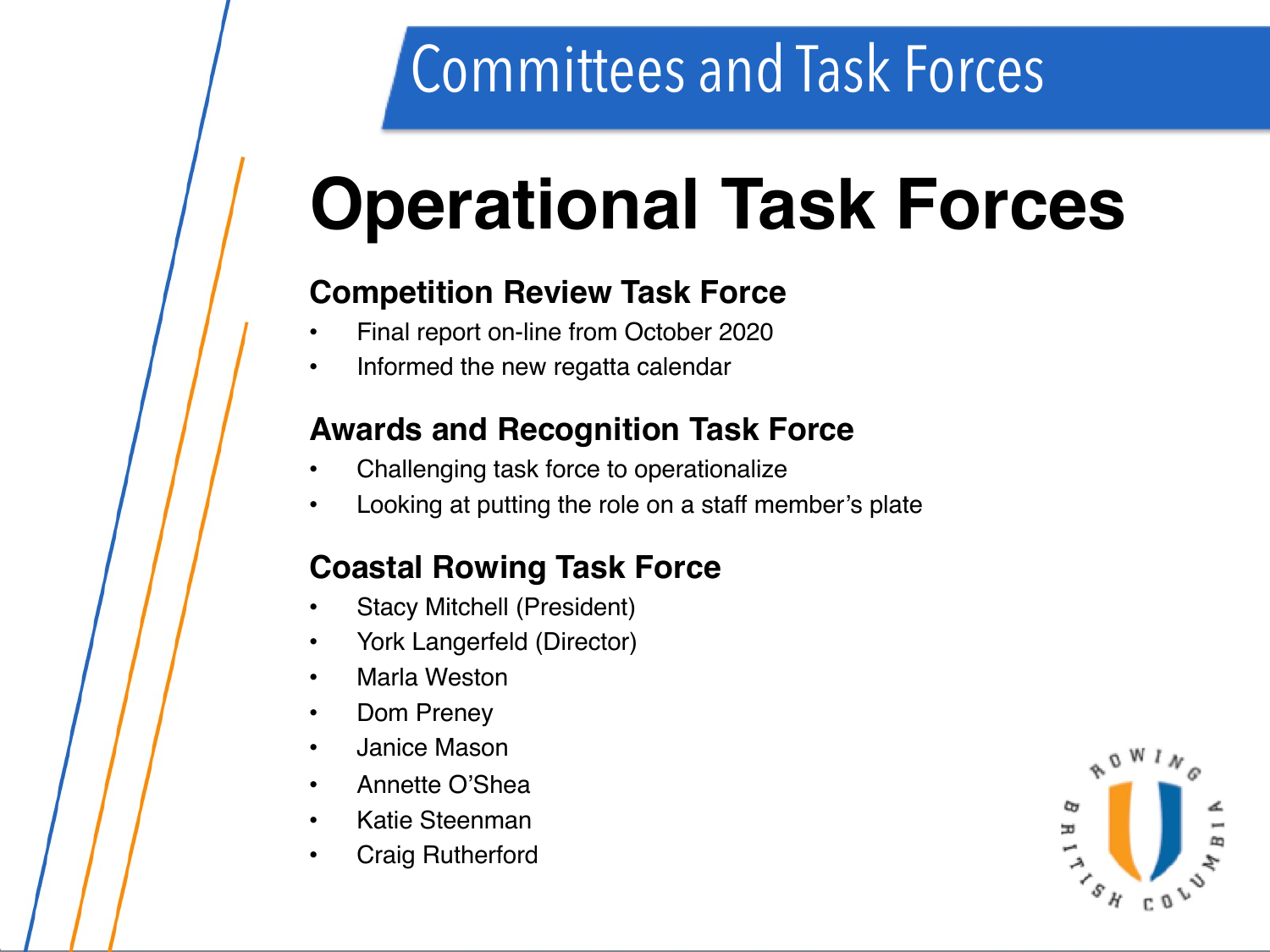## Government Funding



## **Government Funding (~\$280,000 in 2021/22)**

- Represents ~50% of Rowing BC's Income
- Five Areas of Funding
	- Core Funding \$123,000
	- Excellence Funding \$95,000
	- Community Gaming Grants \$40,000

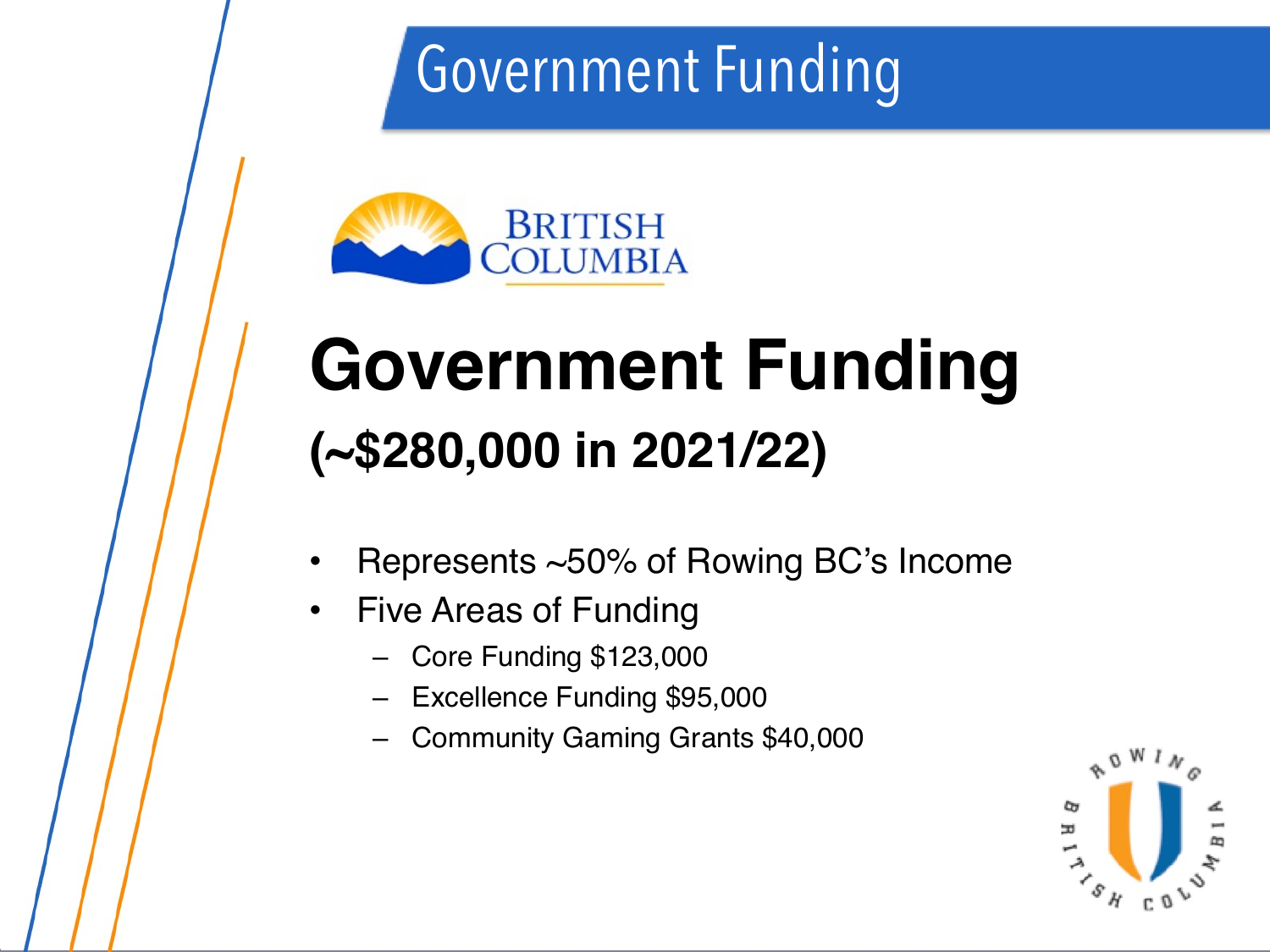## Membership Funding

### **Member Organization Fees (\$4,300)**

43 Member Organizations \$100/year Member Organization Fee

### **Member Participant Fees (\$52,500)**

3,500 Member Participants (pre-pandemic) \$15/year Member Participant Fee

### **Seat Fees (\$33,215)**

9490 Seat Fee Charges Estimated (pre-pandemic) \$3.50 per Seat Fee

In it's first year seat fees generated  $\sim$ \$57,000

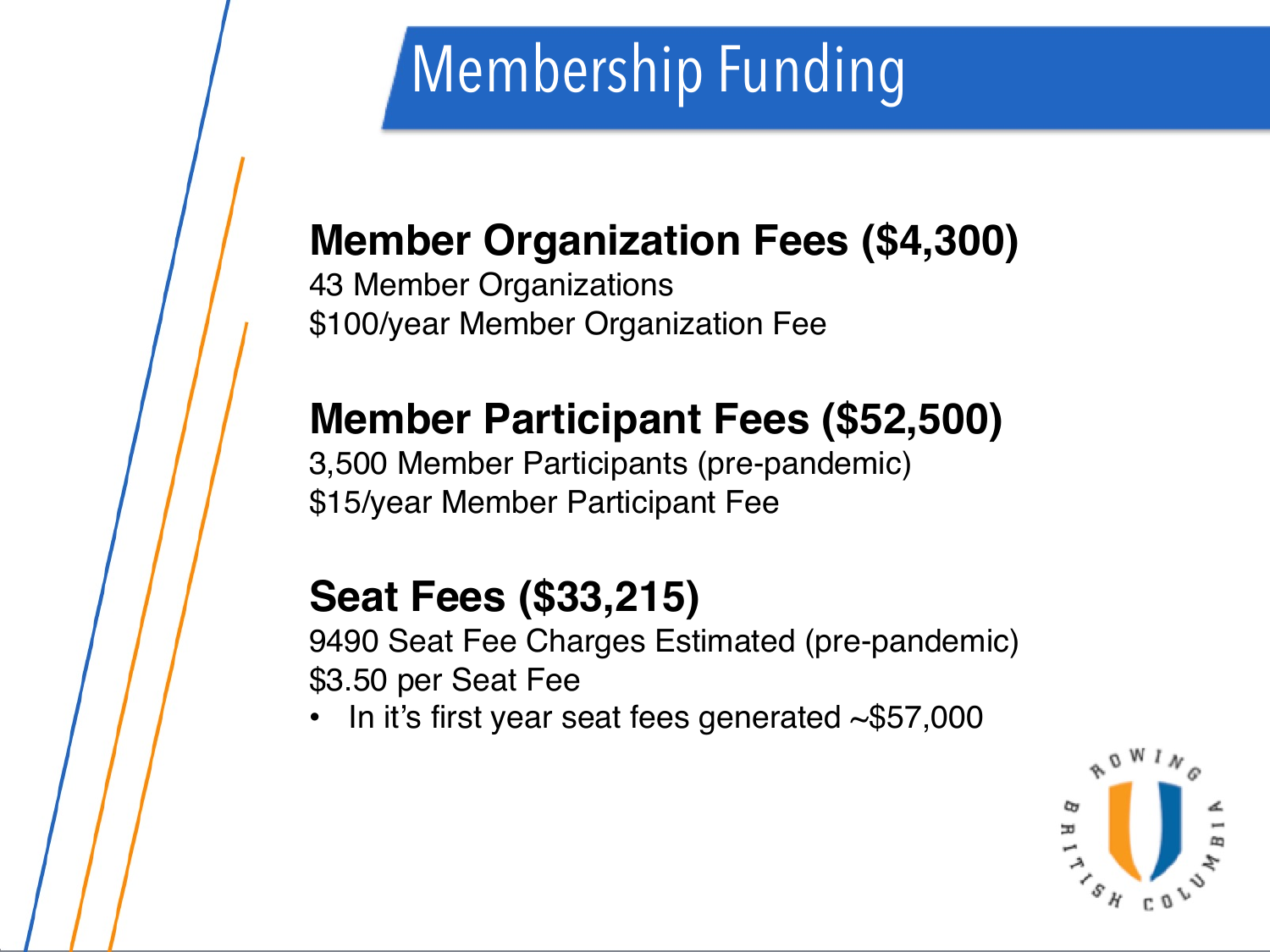## Membership Funding

### HOW HAS THE PANDEMIC IMPACTED ROWING BC?

#### **Financial Consequences**

**Stable Funding Core Funding** Enhanced Excellence Funding

Revenue Loss Community Gaming Grant: loss of ~33% Member Driven Revenue:

- FY2020/21 ~80% reduction
- FY2021/22 ~50% reduction

Revenue Gain Canadian Emergency Wage Subsidy Canadian Emergency Business Loan Heritage Canada Relief Funding BC Amateur Sport League Fund NSO COVID-19 Relief Funding

*\*Overall reduction of expenses*

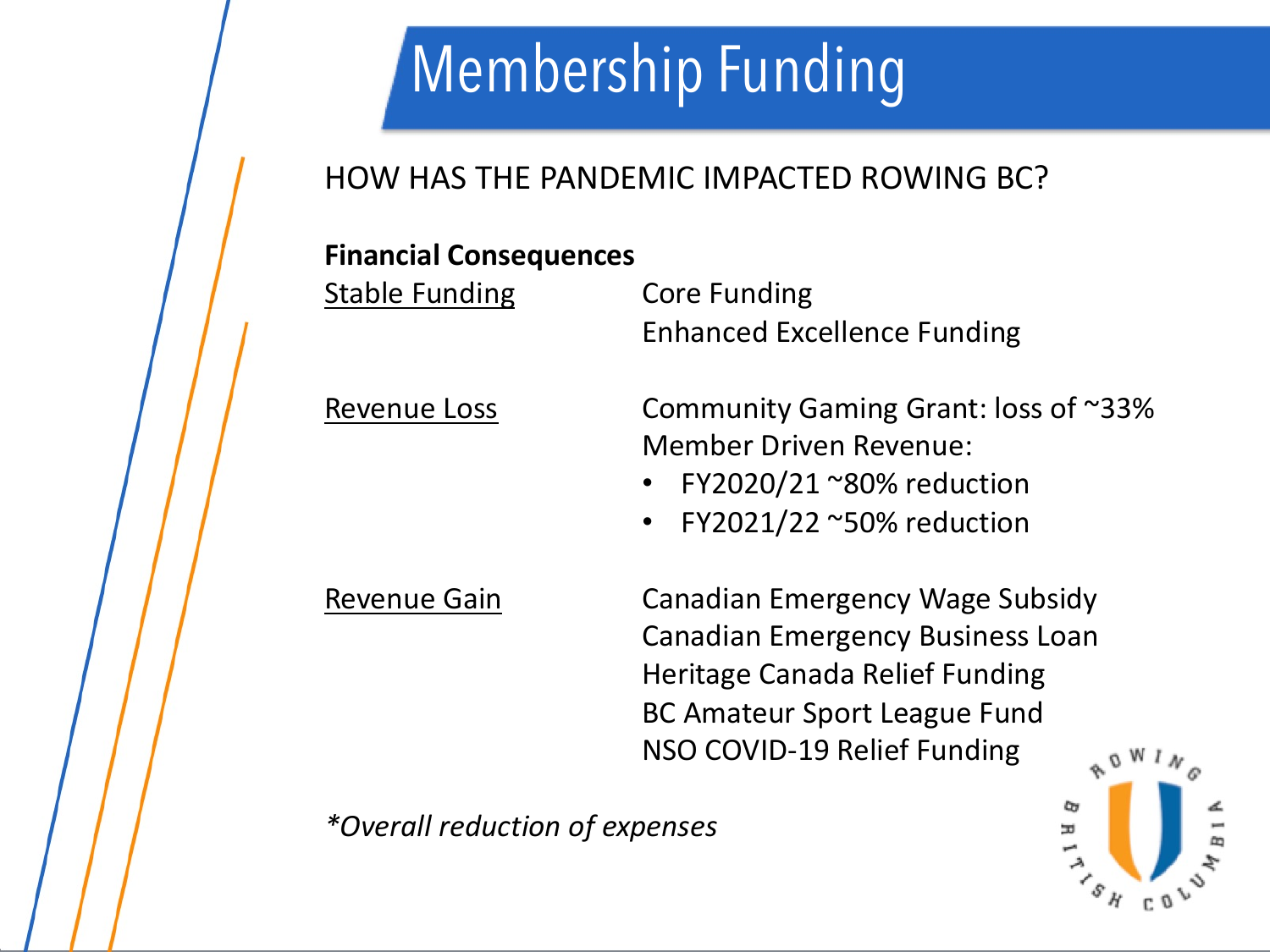## Membership Funding

### HOW HAS THE PANDEMIC IMPACTED ROWING BC?

#### **Impacts to Competitions (In General)**

- Loss of 60 competitions since the start of the pandemic
	- Last pre-pandemic regatta was March 7, 2020
	- First in-pandemic regatta was July 7, 2021
- 7 regattas have been held in BC since July 7, 2021
	- 34 38 regattas are typically hosted in BC annually

#### **Impacts to Competition (On BC Targeted Athletes)**

- 2020: all domestic and international competitions cancelled
- 2021: 1 domestic competition prior to U19 & U23 Worlds little or no progressive regattas prior to 2021 NRCs

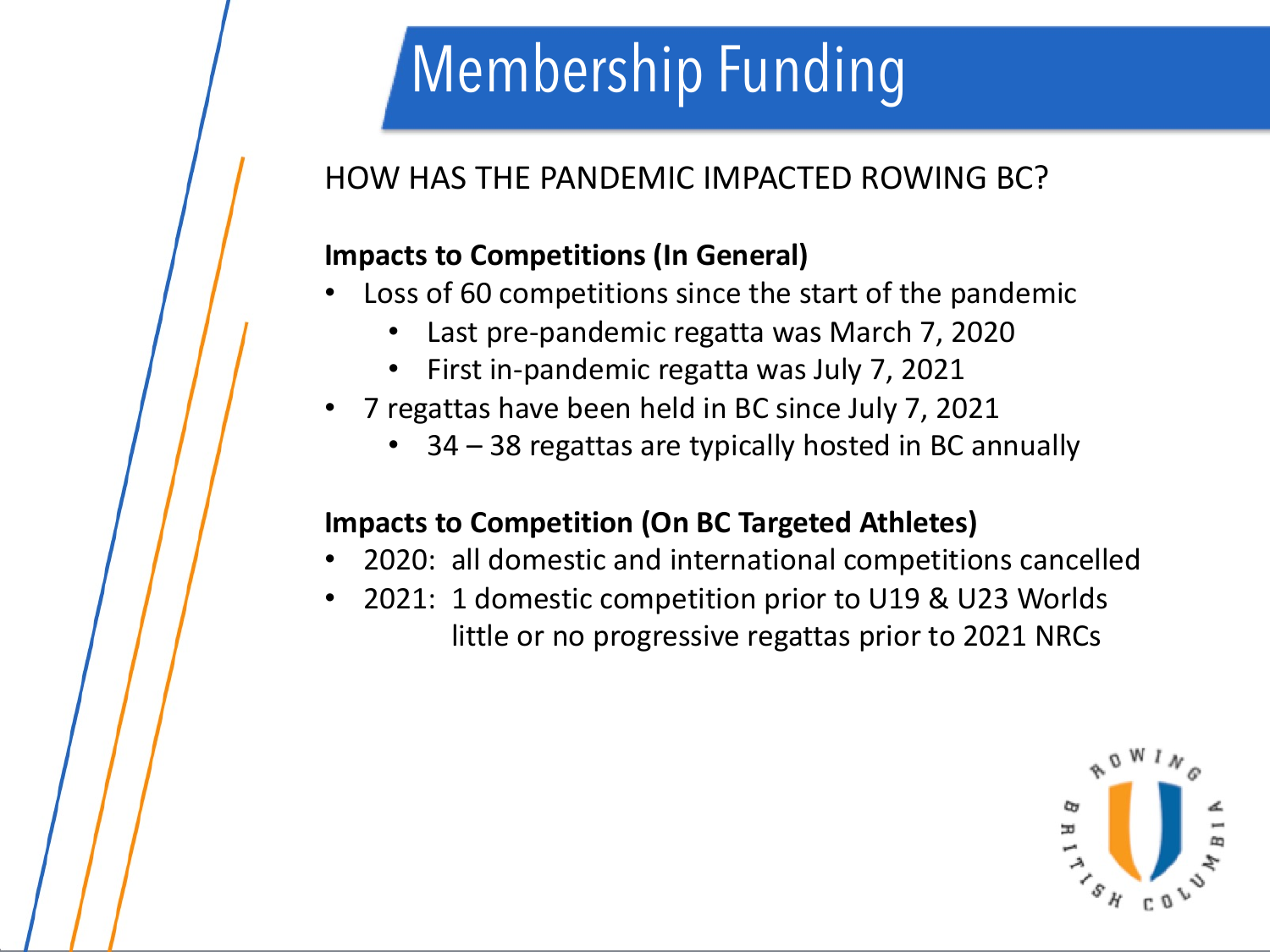## Strategic Plan

# **Vision**

Leadership through rowing

# **Mission**

• All British Columbians are able to discover, pursue and enjoy the sport of rowing

## **Values**

- **Excellence**
- Inclusivity
- Innovation
- Integrity
- Respect